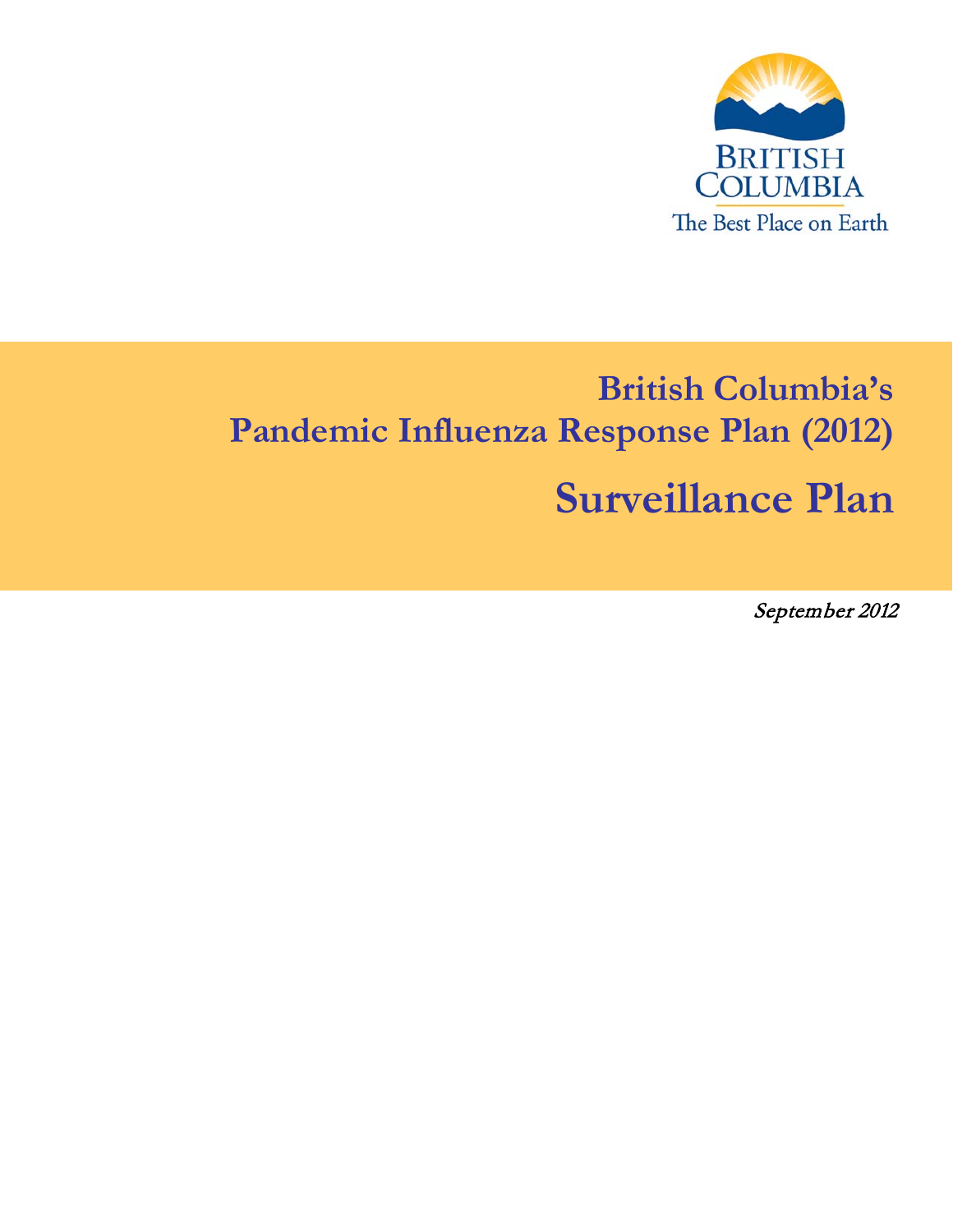# **TABLE OF CONTENTS**

| 1                     |  |
|-----------------------|--|
| $\mathcal{D}_{\cdot}$ |  |
| 3.                    |  |
| 4.                    |  |
|                       |  |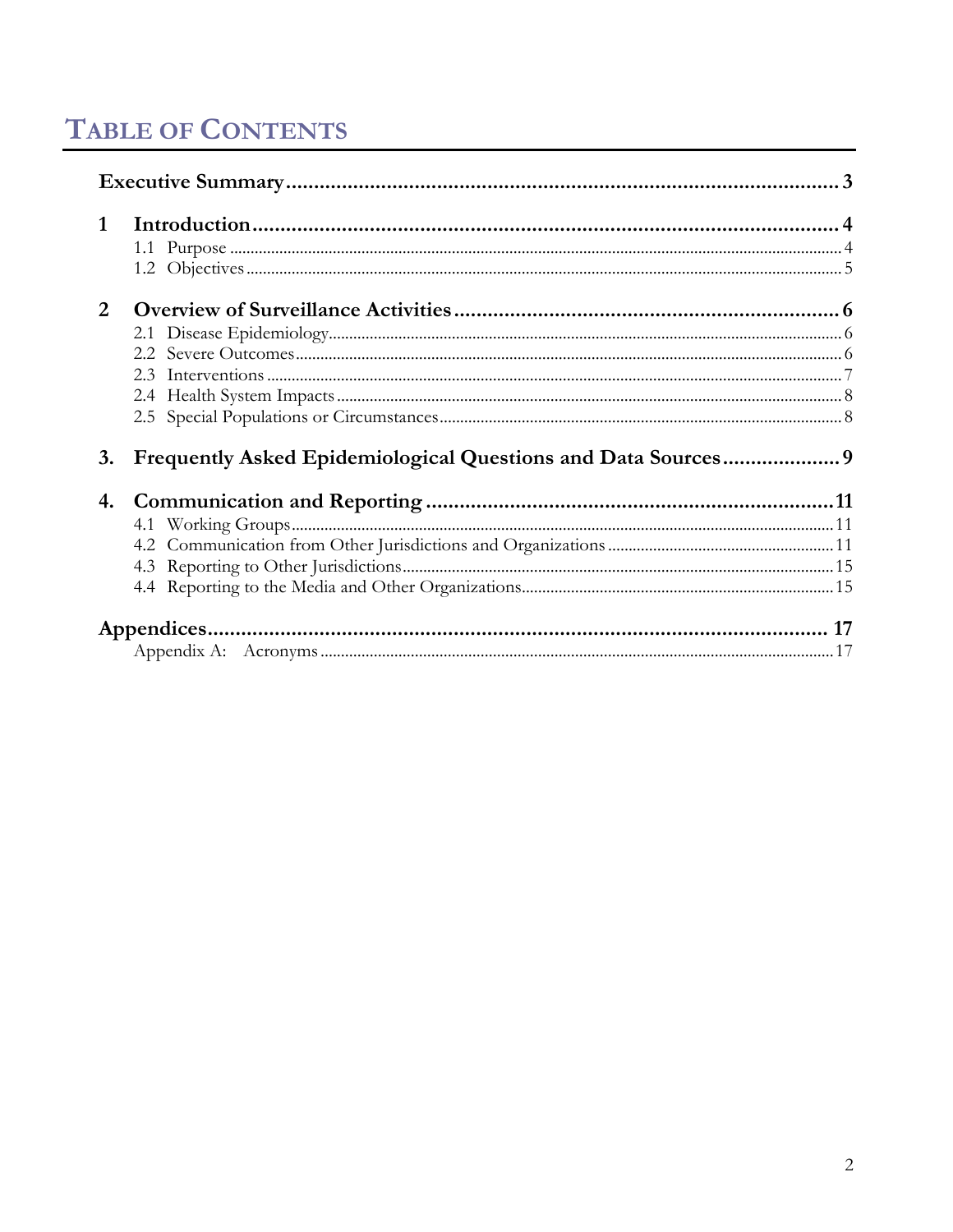# <span id="page-2-0"></span>**EXECUTIVE SUMMARY**

#### **Surveillance**

Influenza surveillance in British Columbia is a multifaceted endeavor that ensures timely, systematic, and ongoing collection, analysis, interpretation and dissemination of information related to influenza disease. General objectives include monitoring the arrival, spread and impact of influenza viruses. The past introduction of the pandemic H1N1 virus prompted the Province to strengthen its existing surveillance systems and add further systems in preparation to answer pressing questions related to a pandemic virus.

This document provides an overview of these systems and how they are used to address the myriad information demands during both seasonal and pandemic influenza activity, such as the need to know trends, patterns and impacts for prevention and resource planning and evaluation of influenza control strategies.

The cornerstone of influenza disease surveillance in the province includes a network of sentinel physicians (general practitioners) who routinely provide epidemiological data and patient specimens, and in collaboration with the provincial virology laboratory, ensure monitoring, detection and characterization of influenza viruses, including antiviral resistance testing and gene sequencing of a subset of viruses.

A strong partnership between the provincial virology laboratory and epidemiology experts at the B.C. Centre for Disease Control, support by the Ministry of Health (MOH), and close communication between the regional health authorities and provincial epidemiologists are central to the success of influenza surveillance in B.C.

Surveillance is intended to provide an overall impression of emerging and evolving trends and to pick up signals of possible concern. Ongoing surveillance activities enable a record of baseline expected activity levels to be established against which new or changing trends can be compared. Surveillance is not intended to provide precise estimation of absolute disease burden or risk. Special investigations and studies supplement surveillance activities during outbreaks and pandemics to enable more in-depth understanding of the impact and who is at increased risk.

The various surveillance indicators used on provincial and regional levels are grouped into the following overlapping categories:

**Disease Epidemiology** – i.e., sentinel physician surveillance, school outbreaks, long term care facility outbreaks, medical service plan utilization, Children's Hospital emergency department presenting complaints, laboratory test results, serologic surveys

**Serious Outcomes** –Physician reporting of serious outcomes (i.e. hospitalizations, intensive care admissions, mortality) of influenza is important to monitor impact.

**Interventions** – i.e., program evaluation related to vaccine coverage, vaccine adverse events, vaccine effectiveness, antiviral use, antiviral resistance

**Health system impacts** – i.e., intensive care and emergency room use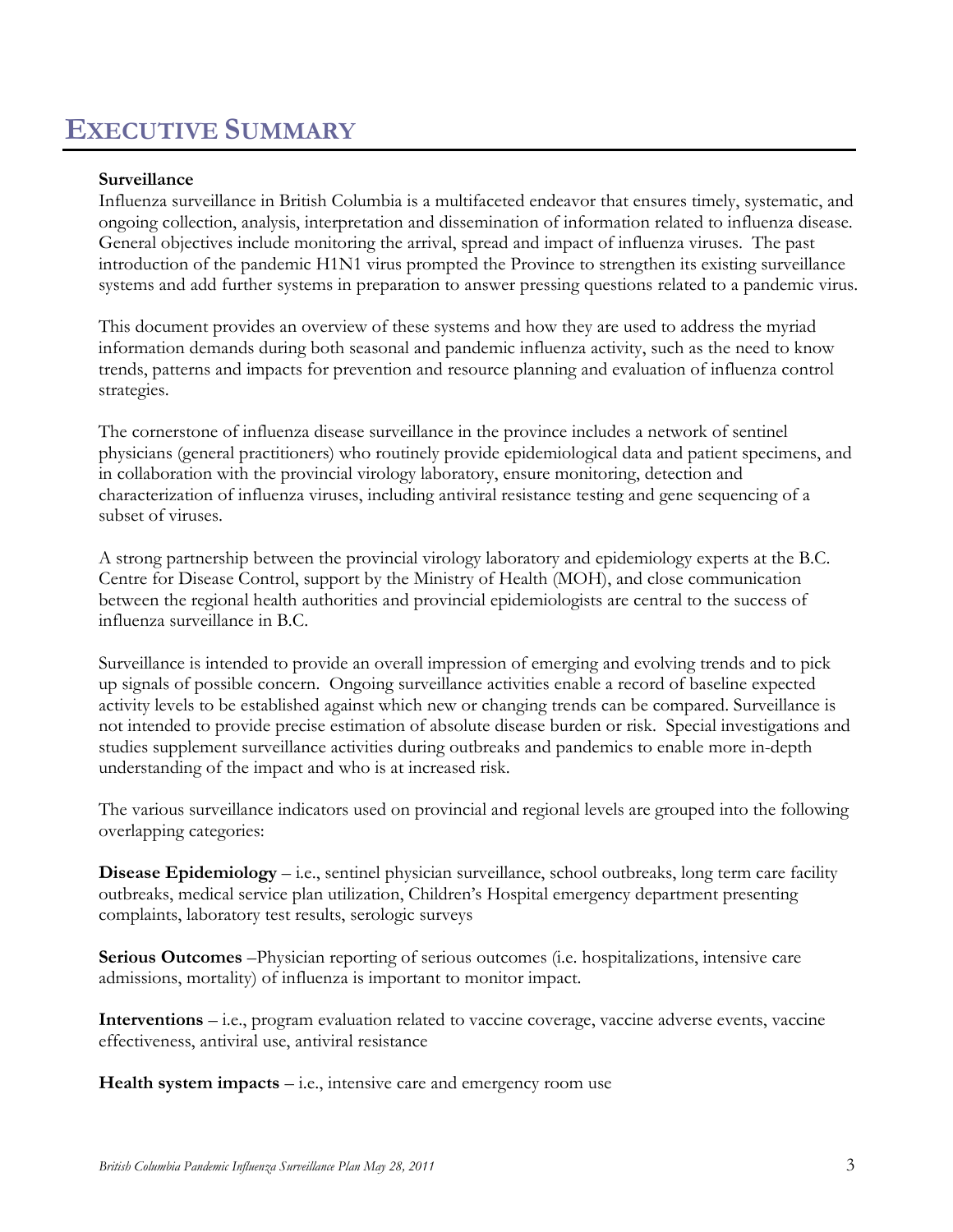**Special Populations or Circumstances** – i.e., disease activity in remote and First Nations communities

No one of these indicators is interpreted by itself; rather, the indicators are evaluated in combination, together forming a picture of influenza activity in the province.

This document is subject to change as surveillance strategies necessarily evolve. Influenza is a highly changeable virus, and as such, the approaches used to monitor its impact must be flexible.

# <span id="page-3-0"></span>**1 INTRODUCTION**

### <span id="page-3-1"></span>**1.1 Purpose**

The British Columbia Pandemic Influenza Surveillance Plan has been created to provide an overview of activites to monitor activity and impact of an influenza pandemic.

Five categories of indicators have been delineated: those that produce data related to disease epidemiology, serious outcomes, interventions, health service impact, and special populations or circumstances of interest.

#### **Disease Epidemiology**

Disease epidemiology indicators provide information on the timing, geographic scope, and intensity of influenza activity in the province. Early indication of disease activity in communities can be identified through the sentinel physician surveillance network, laboratory testing, Medical Services Plan claims for influenza illness, B.C. Children's Hospital emergency department presenting complaints, and outbreaks in schools and long-term care facilities (LCTF).

#### **Serious Outcomes (i.e., hospitalizations and deaths)**

Serious outcome indicators provide information on the seriousness of disease activity through measures of hospitalizations, ICU usage and mortality. This information helps to track impact of virus circulation, identify risk factors

for severe disease and important changes in the severity of illness over time.

Physician reporting of serious outcomes due to pandemic influenza is important to monitor the impact of a pandemic.

As part of serious outcome surveillance during a pandemic, physicians will be required to report to their medical health officers cases of lab confirmed pandemic influenza respiratory infection:

- Whose illnesses are severe enough to require admission to hospital,
- Who die, regardless of whether admitted to hospital.

#### **Interventions**

Interventions (i.e., antivirals and vaccines) are monitored through program evaluation activities including vaccine distribution and use reports, reporting of adverse events following immunization, and the sentinel vaccine effectiveness protocol as well as antiviral distribution and prescriptions.

#### **Health System Impact**

In order to estimate the effects on health system utilization, health system impact indicators include data on ICU and emergency department usage.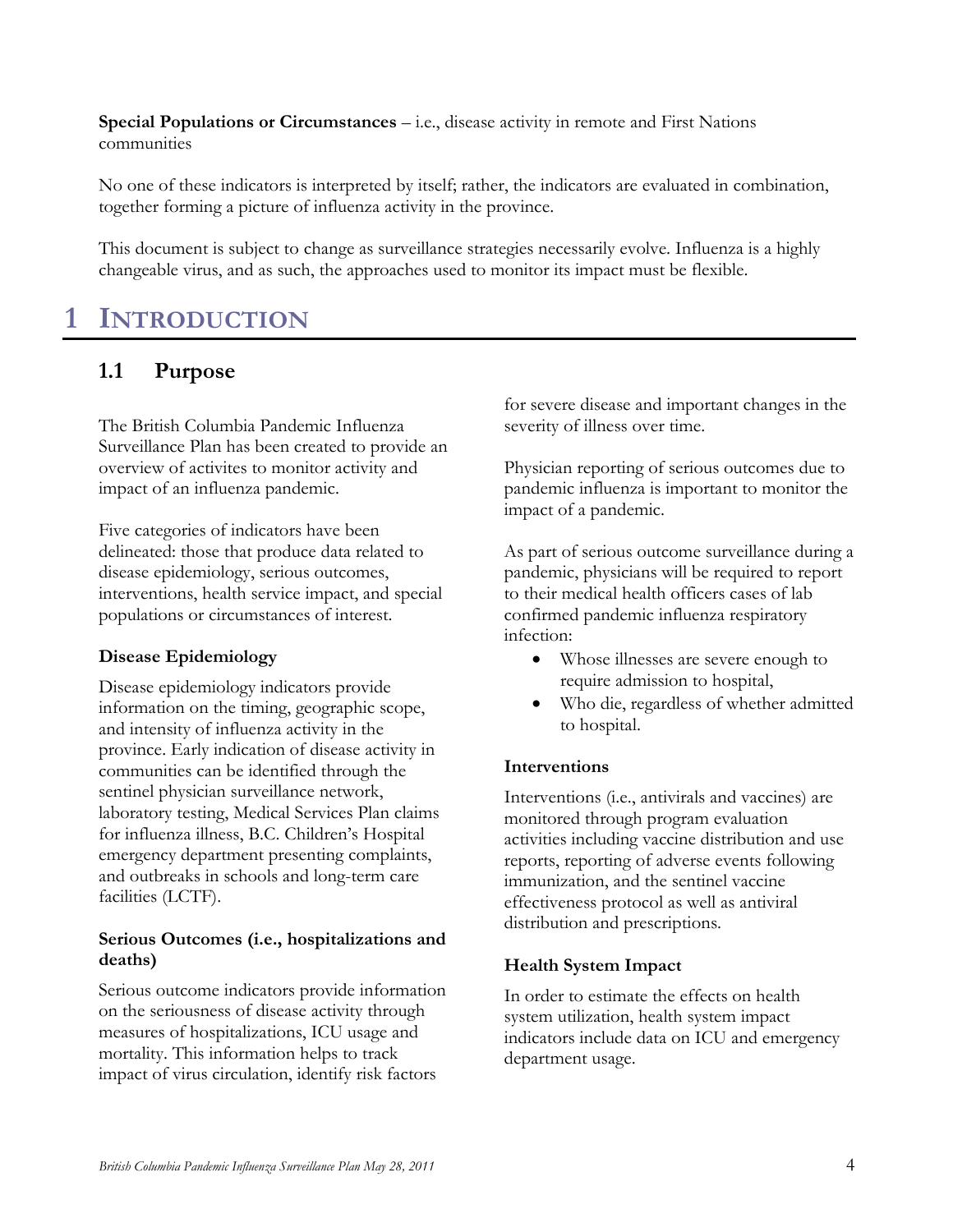#### **Special Populations/Circumstances of Interest**

Special populations or circumstances of interest include special investigations related to remote and isolated communities (mostly First Nations).

## <span id="page-4-0"></span>**1.2 Objectives**

The objectives of the B.C. Influenza Surveillance System are as follows:

#### **Disease Epidemiology**

- Characterization of geographic scope, timing and trends of influenza activity in B.C., in order to enable public health and health care resource utilization planning and appropriate risk communication to the public.
- Timely identification and detailed characterization of influenza viruses in circulation including sub-type/strain and new variant detection and characterization to inform public health decision making, such as vaccination and antiviral use.

#### **Serious Outcomes**

• Timely assessment of disease severity and associated characteristics of patients, in

order to identify possible risk groups/determinants for further assessment, prioritization and use of interventions; to identify trigger points for release of antivirals; and to communicate to the public.

#### **Interventions**

• Timely assessment of usage, adverse events and effectiveness of vaccines and usegae of antivirals.

#### **Health System Impact**

• Timely assessment of the impacts of influenza and prevention/control interventions on health system utilization, to plan for the optimum utilization of health care resources.

#### **Special Populations or Circumstances**

• Timely disease epidemiology information for special populations and circumstances/events of particular interest.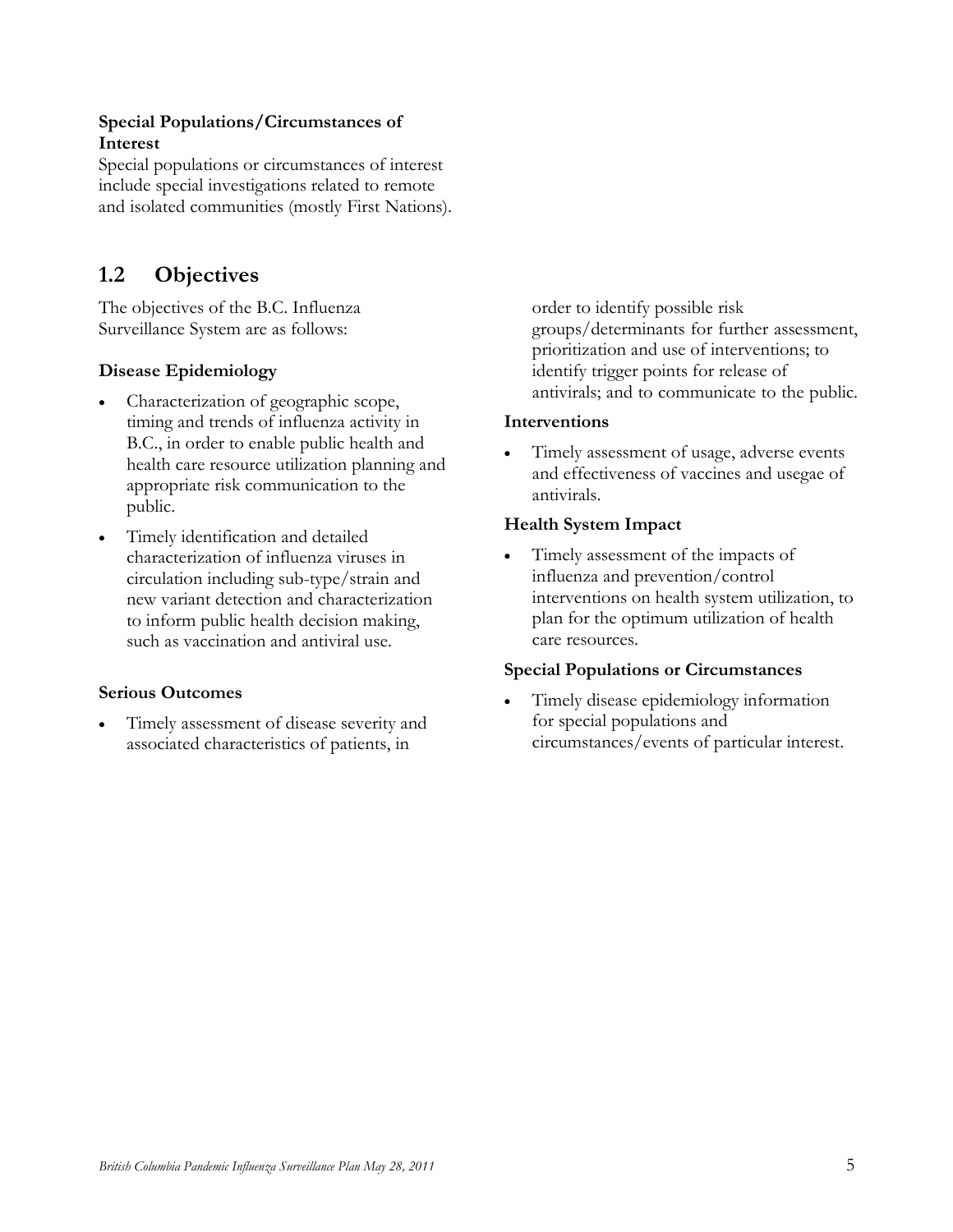# <span id="page-5-0"></span>**2 OVERVIEW OF SURVEILLANCE ACTIVITIES**

**Note:** See Appendix A for a list of acronyms in following tables.

### <span id="page-5-1"></span>**2.1 Disease Epidemiology**

|                                                     | <b>Measures</b>                                                                         | Source of<br>Data                                      | <b>Lowest Level of</b><br>Data Available                                                | Agencies<br><b>Responsible for</b><br>Collation |
|-----------------------------------------------------|-----------------------------------------------------------------------------------------|--------------------------------------------------------|-----------------------------------------------------------------------------------------|-------------------------------------------------|
| <b>Disease</b><br><b>Activity in</b><br>Settings of | School outbreaks                                                                        | Local health<br>units (passive<br>reporting)           | Individual<br>schools                                                                   | BCCDC and<br><b>RHAs</b>                        |
| <b>Public Health</b><br>Interest                    | Facility outbreaks                                                                      | Local health<br>units (passive<br>reporting)           | Individual<br>LCTFs, ACFs,<br>and other<br>facilities of<br>interest (e.g.,<br>prisons) | <b>BCCDC</b> and<br><b>RHAs</b>                 |
| <b>Disease</b><br><b>Activity in</b><br>Community   | Influenza Illness (II*)                                                                 | MSP billing<br>claims from<br>GP <sub>S</sub>          | <b>LHA</b>                                                                              | <b>MHS</b>                                      |
|                                                     | Influenza Like Illness (ILI*)                                                           | Sentinel<br>Physicians                                 | Province                                                                                | <b>BCCDC</b>                                    |
|                                                     | Emergency department visits<br>with presenting diagnosis of<br>influenza or fever/cough | B.C. Children's<br>Hospital<br>Emergency<br>Department | Emergency<br>department<br>aggregate                                                    | B.C. Children's<br>Hospital                     |
|                                                     | Identification of circulating<br>viruses                                                | Laboratory                                             | Individual                                                                              | <b>BCCDC</b>                                    |
|                                                     | Attack rates                                                                            | Serosurveys                                            | Province/Region                                                                         | <b>BCCDC</b>                                    |

\*The term "Influenza Illness" (II) refers to the ICD-9 code for influenza and is used for Medical Services Plan data. It is a clinical diagnosis (not laboratory-confirmed) and is distinct from the term Influenza-like Illness (ILI), which describes a clinical syndrome of fever and cough and one of sore throat, myalia, arthralgia, or headache. The ILI indicator is used by the sentinel physician surveillance system. While "Influenza Illness" is primarily influenza-like illness, this indicator is considered less specific than ILI.

## <span id="page-5-2"></span>**2.2 Severe Outcomes**

|                 | <b>Measures</b>                                                          | <b>Source of Data</b>                                                  | <b>Lowest Level of</b><br>Data Available | Agency<br><b>Responsible for</b><br>Collation |
|-----------------|--------------------------------------------------------------------------|------------------------------------------------------------------------|------------------------------------------|-----------------------------------------------|
| Hospitalization | Various details on<br>hospitalized, lab-<br>confirmed influenza<br>cases | Hospitalized Case<br>Reports                                           | Individual                               | BCCDC and<br><b>RHAs</b>                      |
|                 | Various details on<br>hospitalized, lab-<br>confirmed influenza<br>cases | Canadian<br>Nosocomial<br>Infection<br>Surveillance<br>Program (CNISP) | Individual                               | BCCDC, CNISP,<br>and RHAs                     |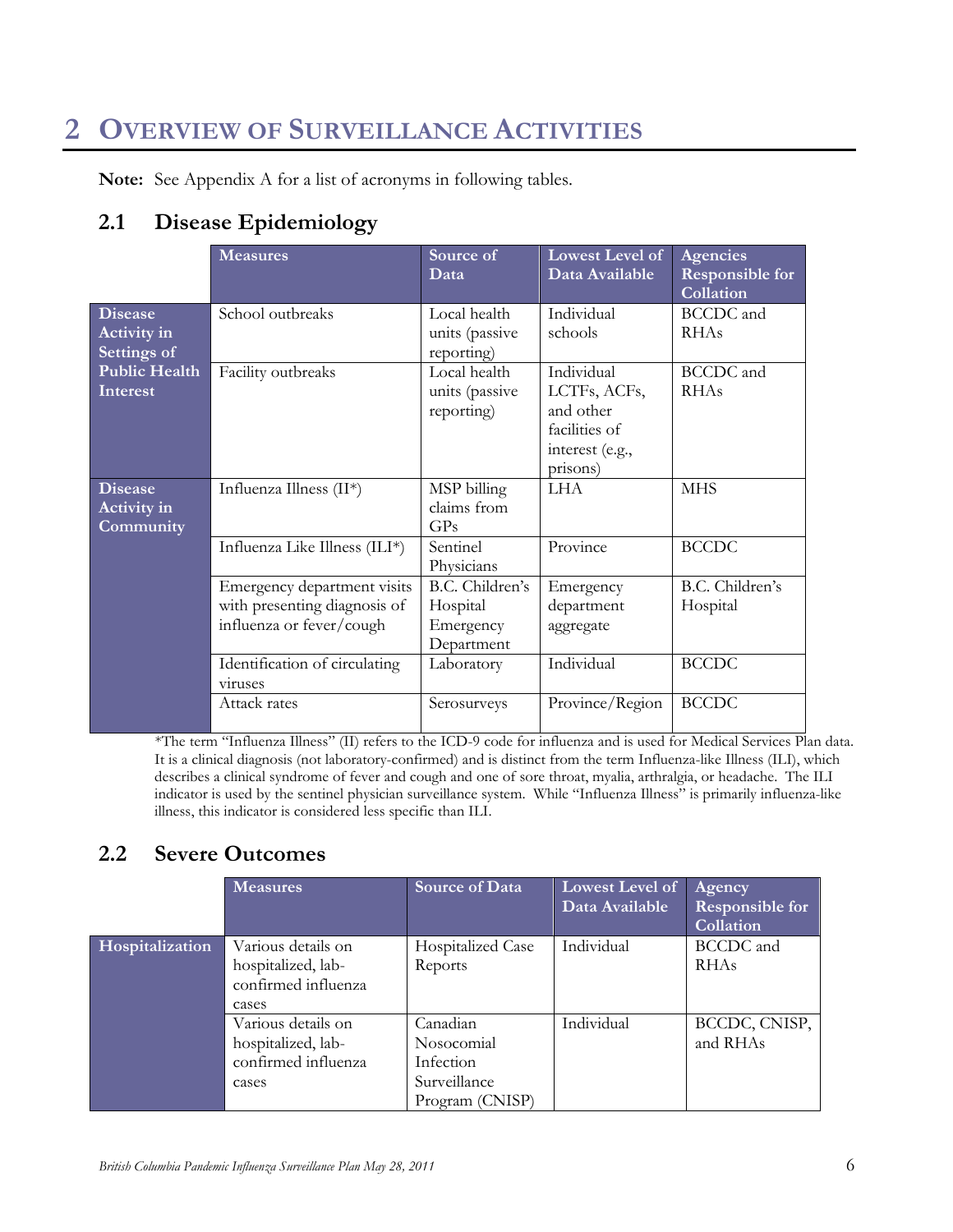|           | <b>Measures</b>                                       | Source of Data                                                         | Lowest Level of<br>Data Available | Agency<br><b>Responsible for</b><br>Collation        |
|-----------|-------------------------------------------------------|------------------------------------------------------------------------|-----------------------------------|------------------------------------------------------|
|           | Lab-confirmed influenza<br>in paediatric hospitals    | Immunization<br>Montoring<br>Program, Active<br>(IMPACT)               | Individual                        | IMPACT (B.C.<br>Children's &<br>Women's<br>Hospital) |
| Mortality | All-cause mortality<br>Influenza-related<br>mortality | <b>Vital Statistics</b><br>Agency<br><b>Vital Statistics</b><br>Agency | <b>LHA</b><br><b>LHA</b>          | <b>MHS</b><br><b>MHS</b>                             |

# <span id="page-6-0"></span>**2.3 Interventions**

|                   | <b>Measures</b>                                      | <b>Source of Data</b>                                                                                                                                                      | <b>Lowest Level</b><br>of Data<br>available | Agency<br><b>Responsible for</b><br>Collation |
|-------------------|------------------------------------------------------|----------------------------------------------------------------------------------------------------------------------------------------------------------------------------|---------------------------------------------|-----------------------------------------------|
| <b>Antivirals</b> | Antiviral dispensing                                 | Pharmaceutical<br>Division, Ministry<br><b>Health Services</b>                                                                                                             | Health<br>authority, Age<br>groups          | <b>BCCDC</b>                                  |
|                   | Antiviral resistance                                 | <b>BCCDC</b> or NML                                                                                                                                                        | Individual                                  | <b>BCCDC</b>                                  |
|                   | Antiviral adverse<br>events                          | Health Canada<br>reports to BCCDC                                                                                                                                          | Individual                                  | <b>BCCDC</b>                                  |
| Vaccination       | Vaccination                                          | Weekly reporting of<br>number of persons<br>immunized by<br>public health and<br>First Nations health<br>workers; weekly<br>estimates of same<br>from MSP billings<br>data | Health<br>authority                         | <b>BCCDC</b>                                  |
|                   | Vaccine adverse event                                | Weekly analysis of<br>repored events from<br>iPHIS, reporting by<br>health care<br>providers including<br>IMPACT system to<br>local public health                          | Individual                                  | <b>BCCDC</b>                                  |
|                   | Sentinel vaccine<br>effectiveness (VE)<br>monitoring | Sentinel physicians                                                                                                                                                        | Individual                                  | <b>BCCDC</b>                                  |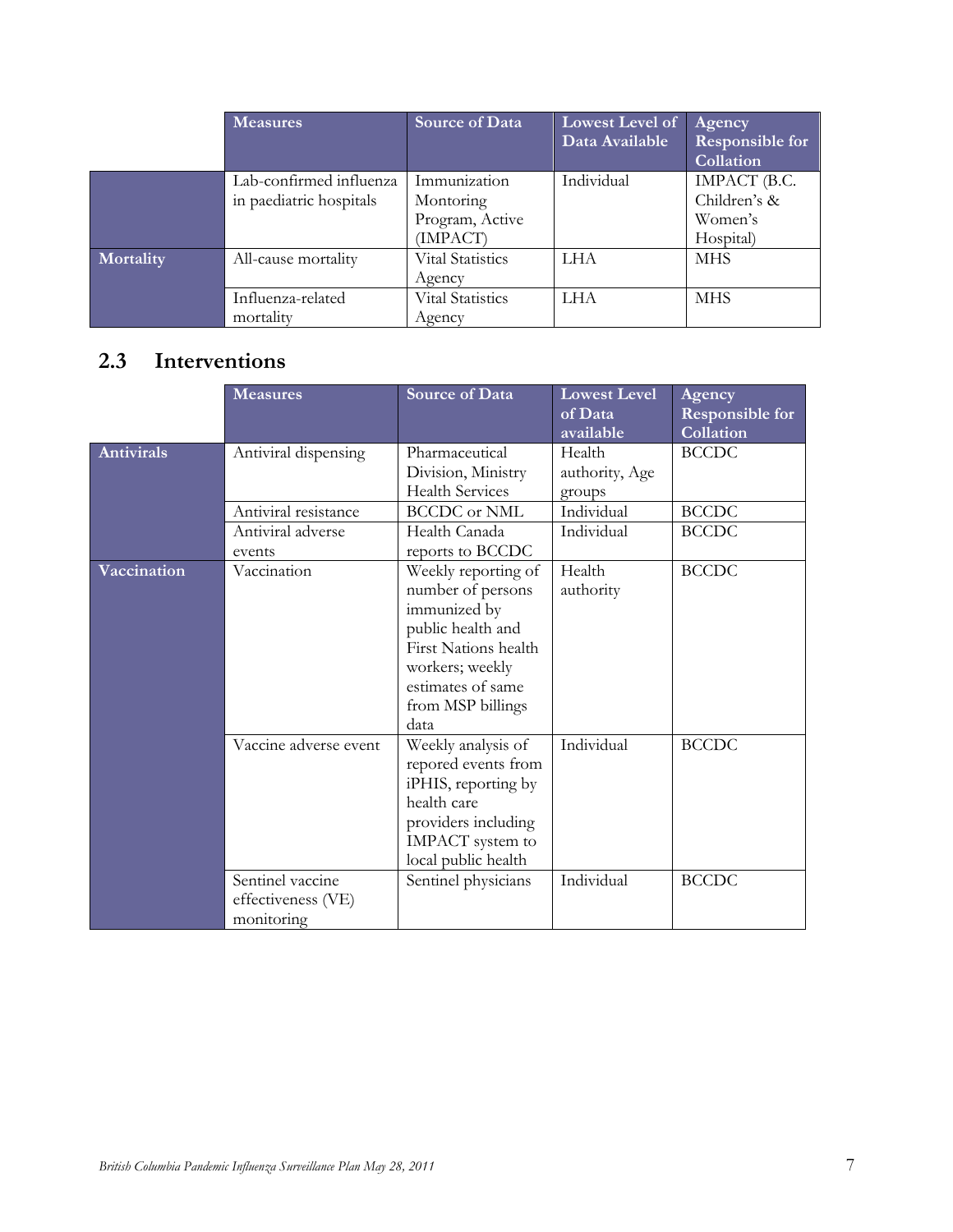# <span id="page-7-0"></span>**2.4 Health System Impacts**

|                                | <b>Measures</b>                      | Source of<br>Data                                                  | <b>Lowest Level</b><br>of Data<br>available | Agency<br><b>Responsible for</b><br>Collation |
|--------------------------------|--------------------------------------|--------------------------------------------------------------------|---------------------------------------------|-----------------------------------------------|
| ER Use                         | Measures vary by health<br>authority | Emergency<br>Department<br>reporting from<br>health<br>authorities | Hospital                                    | Health<br>Authorities<br><b>Division</b>      |
| <b>ICU Use</b>                 | Intensive care bed<br>occupancy      | <b>ICU</b> daily<br>reporting                                      | By ICU                                      | Health<br>Authorities<br>Division             |
| Health employee<br>absenteeism | Absence rates                        | Health<br>authority                                                | Health authority                            | Health<br>Authorities<br>Division             |

# <span id="page-7-1"></span>**2.5 Special Populations or Circumstances**

| <b>Measures</b>                                                                                                                                           | <b>Source of Data</b>                                                   | <b>Lowest Level of</b><br>Data available | Agency<br><b>Responsible for</b><br>Collation          |
|-----------------------------------------------------------------------------------------------------------------------------------------------------------|-------------------------------------------------------------------------|------------------------------------------|--------------------------------------------------------|
| Disease activity in remote<br><b>First Nations communities</b><br>Activity in First Nations                                                               | Pandemic Influenza Update<br>from FNIH B.C.<br>First Nations Chiefs and | Community<br>Community                   | First Nations and<br>Inuit Health<br>First Nations and |
| communities                                                                                                                                               | health paraprofessionals                                                |                                          | Inuit Health                                           |
| Special investigation of first<br>wave of pandemic influenza<br>outbreak in northern BC<br>community                                                      | Household telephone survey                                              | Individual                               | <b>BCCDC</b>                                           |
| HealthLinkBC:<br>Total call volumes, pandemic<br>influenza calls, respiratory<br>calls, nursing service call,<br>BCbedline transfers, website<br>activity | HealthLinkBC                                                            | Health Authority                         | HealthLinkBC                                           |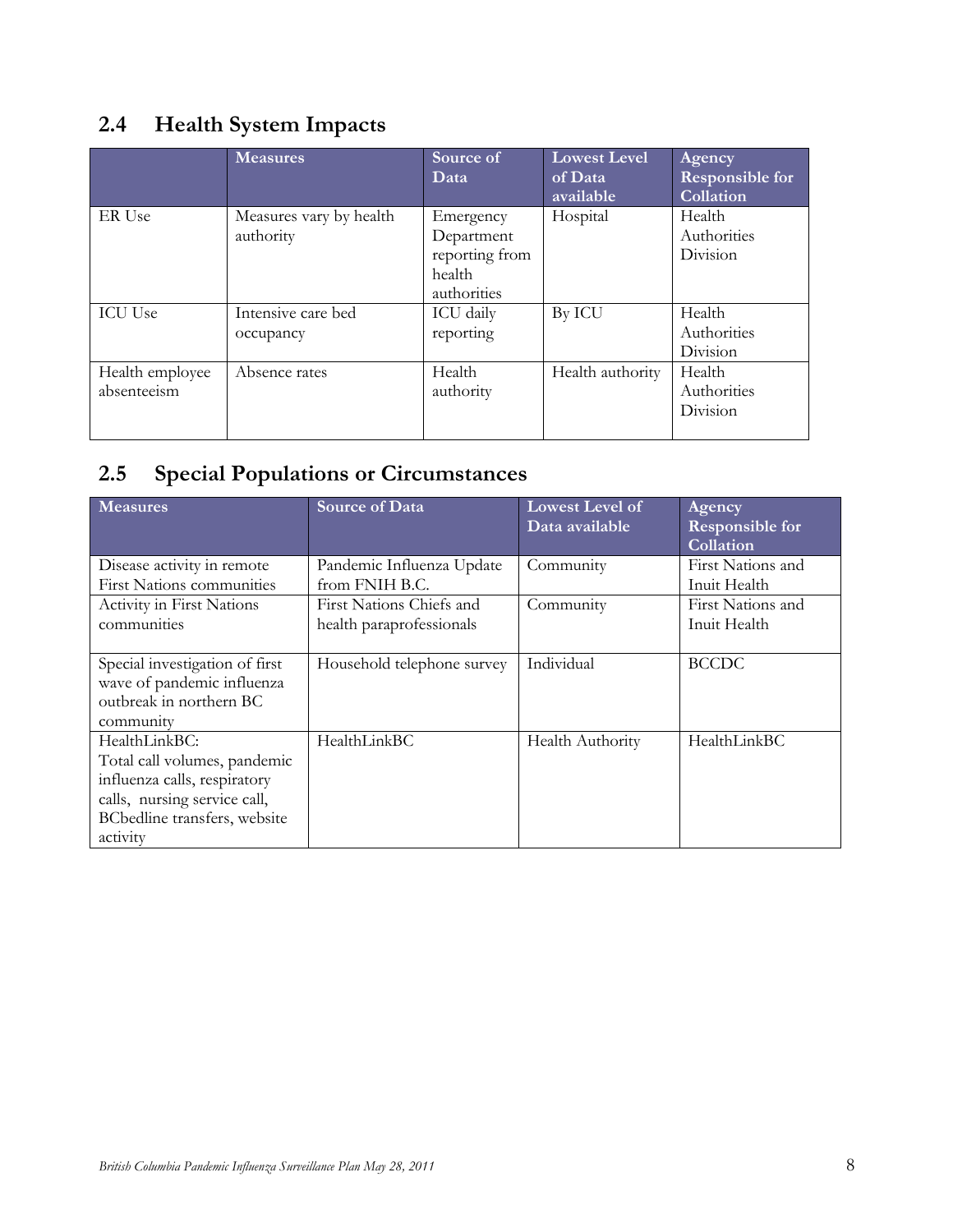# <span id="page-8-0"></span>**3. FREQUENTLY ASKED EPIDEMIOLOGICAL QUESTIONS AND DATA SOURCES**

#### **How will we know if disease activity is increasing?**

#### Potential Indicators

- Proportion of patients presenting to sentinel physicians with ILI.
- Number of school or facility influenza outbreaks.
- Proportion of patients presenting to GPs with influenza illness, tracked through MSP.
- Percentage of respiratory specimens tested at B.C. provincial laboratory that test positive.
- Epidemic curve of ambulatory and hospitalized cases.
- Direct reports from concerned care providers related to severe illness or clusters

#### **How will we assess severe outcomes due to influenza?**

- Increase in all-cause mortality.
- Increase in pneumonia and influenza mortality.
- Increase in hospitalized cases.
- Number of ICU beds occupied by persons with influenza.
- Risk factors for severe outcomes.

#### **How will we know who is at increased risk of developing severe influenza disease?**

- Distribution of risk factors among reported pandemic influenza hospitalizations, ICU admissions, and deaths.
- Special investigations based on surveillance indicators (i.e. case-control studies)

#### **Is the virus changing?**

- Indicated by emergence of drug resistance or antigenic drift/shift from laboratory surveillance.
- Detailed characterization of virus isolates through sequencing and other techniques

#### **How will we know if there is a higher incidence of bacterial coinfection?**

- If rates of reportable pneumonias increase.
- If pneumonia and influenza mortality is on the rise.
- Increased prescription of antibiotics in Pharmanet.
- Individual case analysis.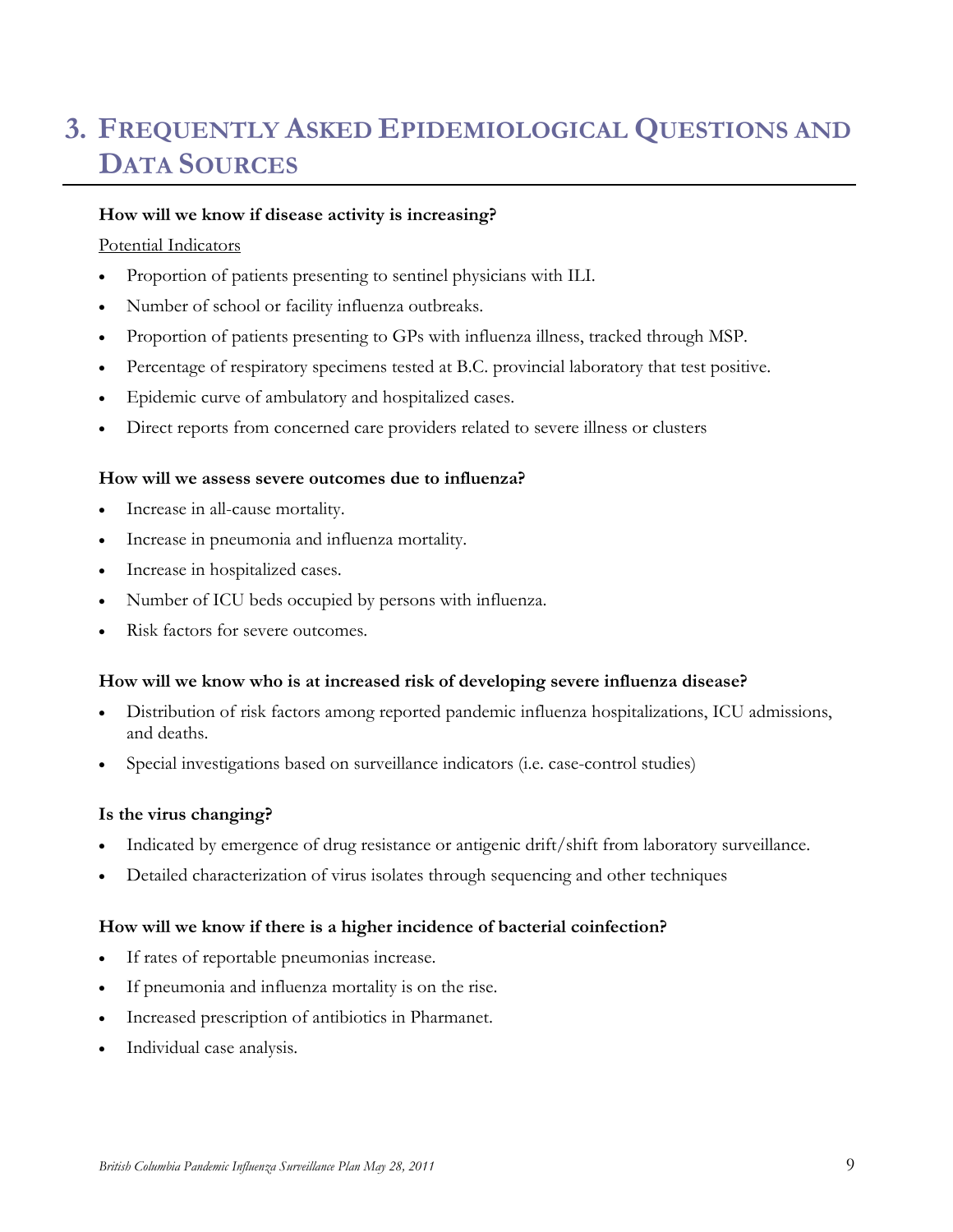#### **Where do I go to monitor antiviral resistance?**

Information on antiviral resistance:

- In Canada is published on Fridays in the Public Health Agency of Canada (PHAC) FluWatch [http://www.phac-aspc.gc.ca/fluwatch/index-eng.php\)](http://www.phac-aspc.gc.ca/fluwatch/index-eng.php).
- In the United States is published on Fridays in the Centers for Disease Control and Prevention (CDC) FluView [\(http://www.cdc.gov/flu/weekly/\)](http://www.cdc.gov/flu/weekly/).
- Internationally is published weekly (although only one entry for March 2009 is posted)[\(http://www.who.int/csr/disease/influenza/h1n1\\_table/en/index.html\)](http://www.who.int/csr/disease/influenza/h1n1_table/en/index.html).
- In the Americas is published on Fridays in the Pan American Health Organization (PAHO) Regional Update [\(http://new.paho.org/hq/index.php?option=com\\_content&task=blogcategory&id=814&Itemid=1](http://new.paho.org/hq/index.php?option=com_content&task=blogcategory&id=814&Itemid=1206) [206\)](http://new.paho.org/hq/index.php?option=com_content&task=blogcategory&id=814&Itemid=1206).
- Regularly included in the influenza surveillance bulletins issued by the BC Centre for Disease Control Influenza and Emerging Respiratory Pathogens team, available at: [www.bccdc.ca/dis](blocked::http://www.bccdc.ca/dis-cond/DiseaseStatsReports/influSurveillanceReports.htm)[cond/DiseaseStatsReports/influSurveillanceReports.htm.](blocked::http://www.bccdc.ca/dis-cond/DiseaseStatsReports/influSurveillanceReports.htm)

#### **How will we monitor how well the vaccine is working to protect us (vaccine effectiveness [VE])?**

• Since 2004, sentinel physicians in British Columbia provide epidemiologic information alongside respiratory specimens submitted to the BCCDC to enable ongoing monitoring of vaccine protection, including during pandemics

#### **How do influenza activity levels in my area compare with the rest of the province?**

Medical Services Plan claims at the LHA level.

These indicators are regularly included in the influenza surveillance bulletins issued by the BC Centre for Disease Control Influenza and Emerging Respiratory Pathogens team, available at: [www.bccdc.ca/dis](blocked::http://www.bccdc.ca/dis-cond/DiseaseStatsReports/influSurveillanceReports.htm)[cond/DiseaseStatsReports/influSurveillanceReports.htm](blocked::http://www.bccdc.ca/dis-cond/DiseaseStatsReports/influSurveillanceReports.htm).

#### **What is the age breakdown of illness in my area?**

• Medical Services Plan, hospitalized case reports, sentinel surveillance.

#### **How is pandemic influenza affecting First Nations?**

Data sources include:

#### Level of Disease Activity

- Point-of-care testing in communities.
- Medical Services Plan will provide information from all regions of the province, including urban setting.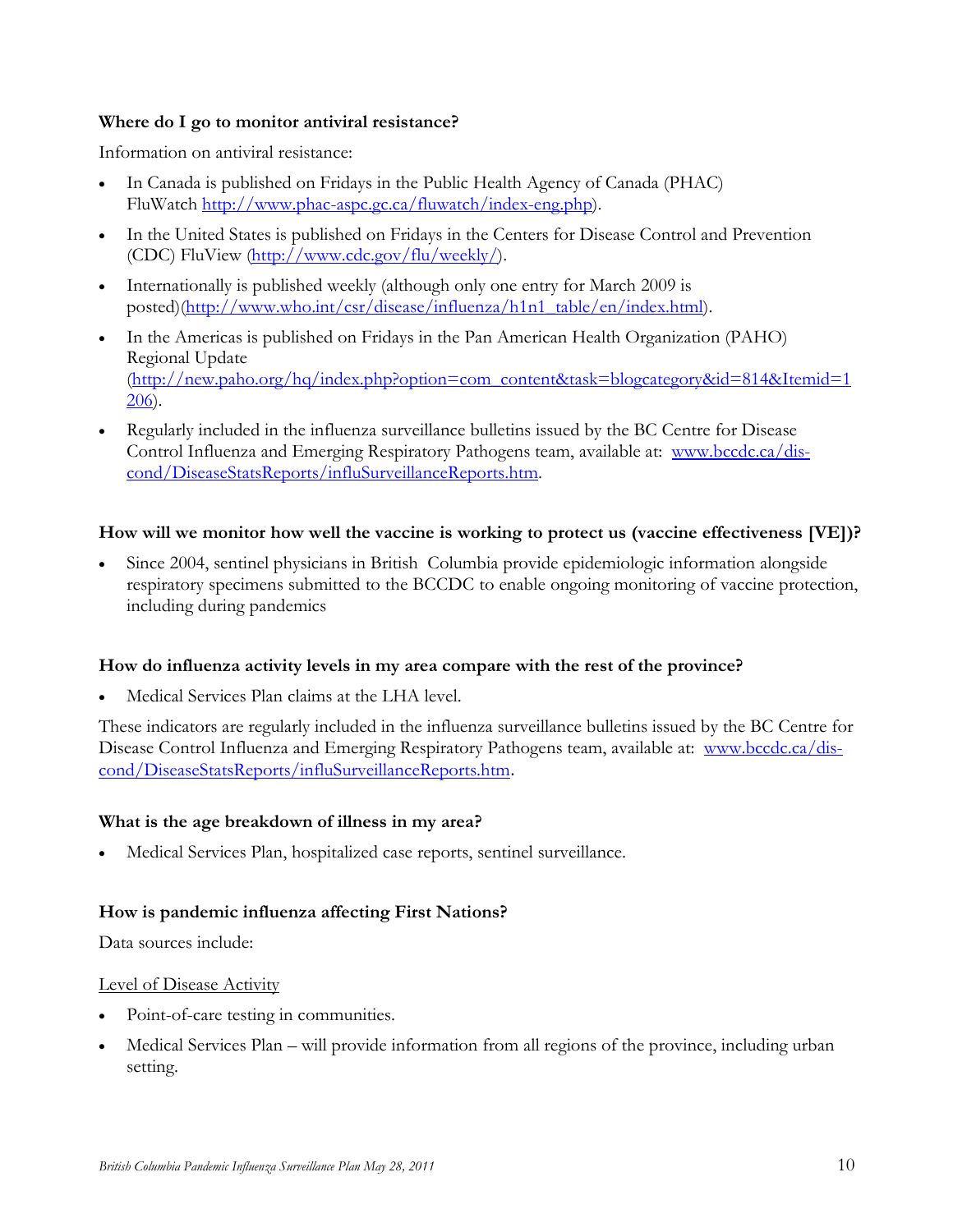- Pandemic influenza Update from FNIH B.C. will provide information from remote areas of the province.
- First Nations Chiefs Information Communication will provide timely information about influenza activity in First Nations communities.
- Special investigations based on surveillance signals of possible concern

#### Disease Severity

- CNISP data asks whether the individual is Inuit, Métis or First Nations, and, if First Nations, whether the person lives on reserve and whether the person is a Registered Indian.
- The BCCDC Pandemic Influenza Case Report Form asks whether the individual is Inuit, Métis or First Nations and, if First Nations, whether the individual spends most of his/her time on reserve. The same form also includes details about the severity of illness (i.e., whether admitted to ICU, oxygen therapy administered, ventilated, diagnosed with pneumonia or Acute Respiratory Distress Syndrome (ARDS).

#### **What do we know about underlying conditions?**

Provincially, underlying conditions will be presented in *BCCDC BC Pandemic Influenza Surveillance Updates*. PHAC will distribute *Epidemiologic Summary for Canadian Laboratory-Confirmed Cases,* which contains underlying conditions for individuals admitted to ICU and for individuals who have died.

Based on surveillance signals of possible concern, risk factors may be assessed during special investigations such as case-control studies rapidly implemented during a pandemic

# <span id="page-10-0"></span>**4. COMMUNICATION AND REPORTING**

#### <span id="page-10-1"></span>**4.1 Working Groups**

- **British Columbia Influenza Surveillance Working Group** composed of representatives of the six health authorities, BCCDC and the Ministry of Health. The working group meets regularly to discuss the surveillance needs and projects for influenza.
- **Vaccine Safety Working Group** This working group of the B.C. Immunization Sub-Committee meets regularly to discuss vaccine safety issues and will teleconference more frequently during a pandemic adverse event surveillance period.

### <span id="page-10-2"></span>**4.2 Communication from Other Jurisdictions and Organizations**

The BC Centre for Disease Control Influenza and Emerging Respiratory Pathogens team is responsible for regularly summarizing and communicating surveillance information related to influenza to a broad range of stakeholders across the province during annual winter influenza as well as pandemic activity. The frequency of these bulletins depends upon the intensity of activity and whether any new or emerging trends of interest are observed. These bulletins are posted on the BC Centre for Disease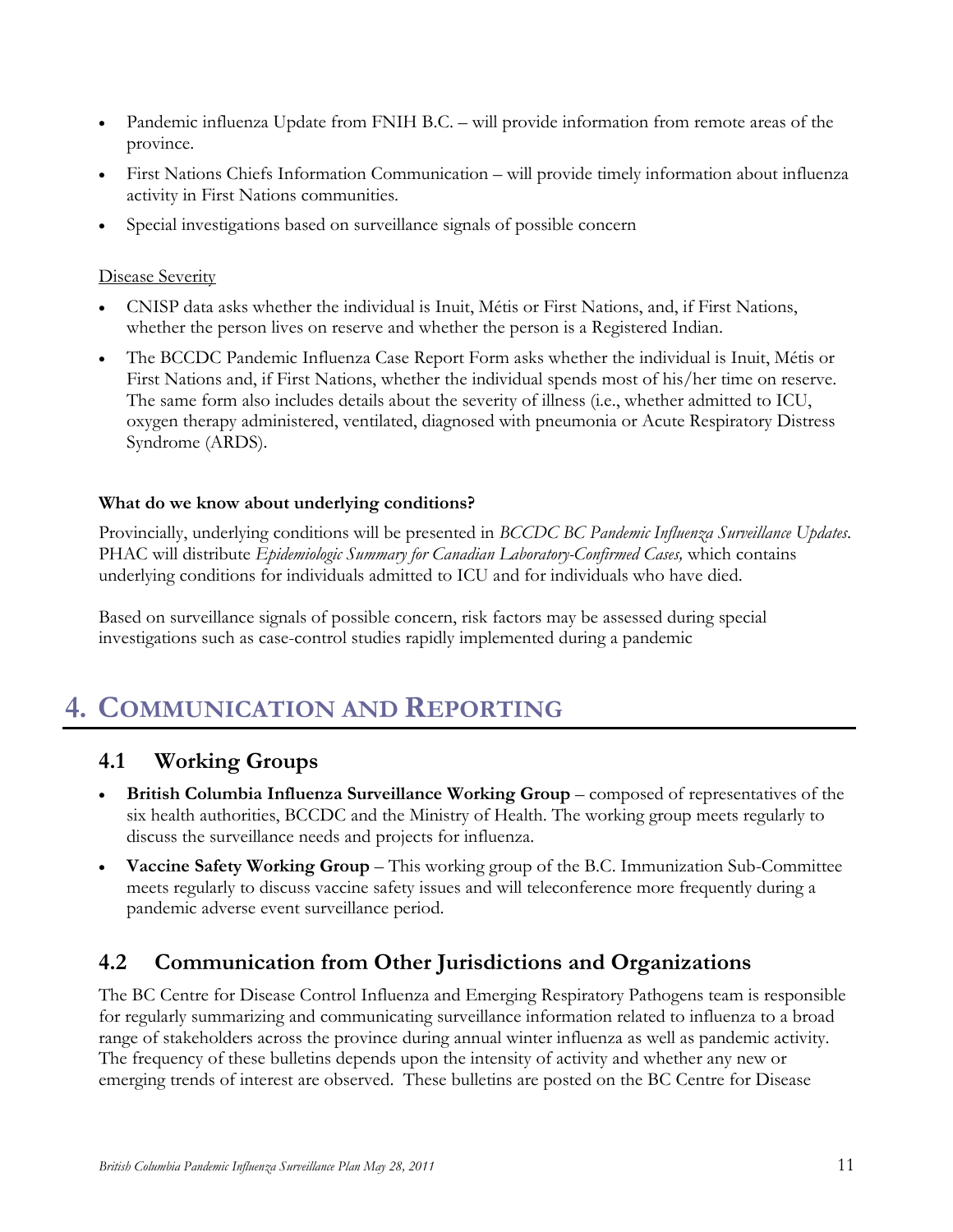Control website, available at: [www.bccdc.ca/dis](blocked::http://www.bccdc.ca/dis-cond/DiseaseStatsReports/influSurveillanceReports.htm)[cond/DiseaseStatsReports/influSurveillanceReports.htm.](blocked::http://www.bccdc.ca/dis-cond/DiseaseStatsReports/influSurveillanceReports.htm)

| Communication                                                                                                         | <b>Distributed</b><br>by                                                    | Contains                                                                                                                                                                                                                                                 | <b>Distributed</b><br>when | Delay       | Accessible from                                                                                                                           |
|-----------------------------------------------------------------------------------------------------------------------|-----------------------------------------------------------------------------|----------------------------------------------------------------------------------------------------------------------------------------------------------------------------------------------------------------------------------------------------------|----------------------------|-------------|-------------------------------------------------------------------------------------------------------------------------------------------|
| Deaths Associated<br>with pandemic<br>influenza Flu Virus<br>in Canada                                                | <b>PHAC</b>                                                                 | National updates on<br>pandemic influenza-<br>associated deaths. PHAC<br>will also issue special reports<br>on any unusual cases or<br>clusters.                                                                                                         | To be<br>determined        |             | To be determined                                                                                                                          |
| FluWatch                                                                                                              | <b>PHAC</b>                                                                 | Detailed analysis of the<br>$\bullet$<br>impact of pandemic<br>influenza virus in<br>Canada.<br>Antigenic<br>$\bullet$<br>Characterization<br><b>Antiviral Resistance</b><br>$\bullet$<br>International updates<br>$\bullet$                             | Every Friday<br>at 4 p.m   | One<br>week | http://www.phac-<br>aspc.gc.ca/fluwatch/inde<br>x-eng.php                                                                                 |
| Respiratory Virus<br>Detections/Isolations<br>in Canada<br>(Respiratory Virus<br>Detection Surveillance<br>System)    | <b>PHAC</b>                                                                 | Information from selected<br>laboratories on respiratory<br>viruses in Canada<br>(influenza, RSV,<br>parainfluenza, and<br>adenovirus)                                                                                                                   | Weekly                     | 5 days      | http://www.phac-<br>aspc.gc.ca/bid-bmi/dsd-<br>$\frac{d \sin(r \text{v} \cdot \text{div}(r))}{d \text{v} \cdot \text{div}(r)}$<br>eng.php |
| Pandemic Influenza<br>Flu Virus Outbreak<br>Epidemiologic<br>Summary for<br>Canadian<br>Laboratory-Confirmed<br>Cases | <b>PHAC</b>                                                                 | Laboratory-confirmed<br>$\bullet$<br>cases<br>Hospitalized cases<br>$\bullet$<br>Underlying conditions<br>$\bullet$<br>Aboriginal populations,<br>$\bullet$<br>pregnant women<br>Antiviral resistance<br>$\bullet$<br>International summary<br>$\bullet$ | As required                |             | Limited distribution by<br><b>PHAC</b>                                                                                                    |
| Pandemic Influenza<br>Outbreak<br>Epidemiological<br>Update                                                           | <b>PHAC</b>                                                                 |                                                                                                                                                                                                                                                          | As required                |             | Limited distribution by<br><b>PHAC</b>                                                                                                    |
| Health Portfolio<br>Situation Report                                                                                  | <b>PHAC</b><br>(Centre for<br>Emergency<br>Preparedness<br>and<br>Response) |                                                                                                                                                                                                                                                          | As required                |             | Limited distribution by<br><b>PHAC</b>                                                                                                    |
| Pandemic Influenza -<br><b>International</b><br>Summary                                                               | <b>PHAC</b>                                                                 | International updates                                                                                                                                                                                                                                    | Every 3-4<br>weeks         |             | Limited distribution by<br><b>PHAC</b>                                                                                                    |
| Pandemic Influenza<br>Antiviral and OTC<br>Surveillance Weekly<br>Report                                              | RxCanada                                                                    | Trends in antiviral and OTC<br>distribution. B.C. data<br>available, stratified by age<br>and health authority                                                                                                                                           |                            |             | Limited distribution by<br><b>PHAC</b>                                                                                                    |

#### **Federal/National Communication (will be updated in the event of a pandemic)**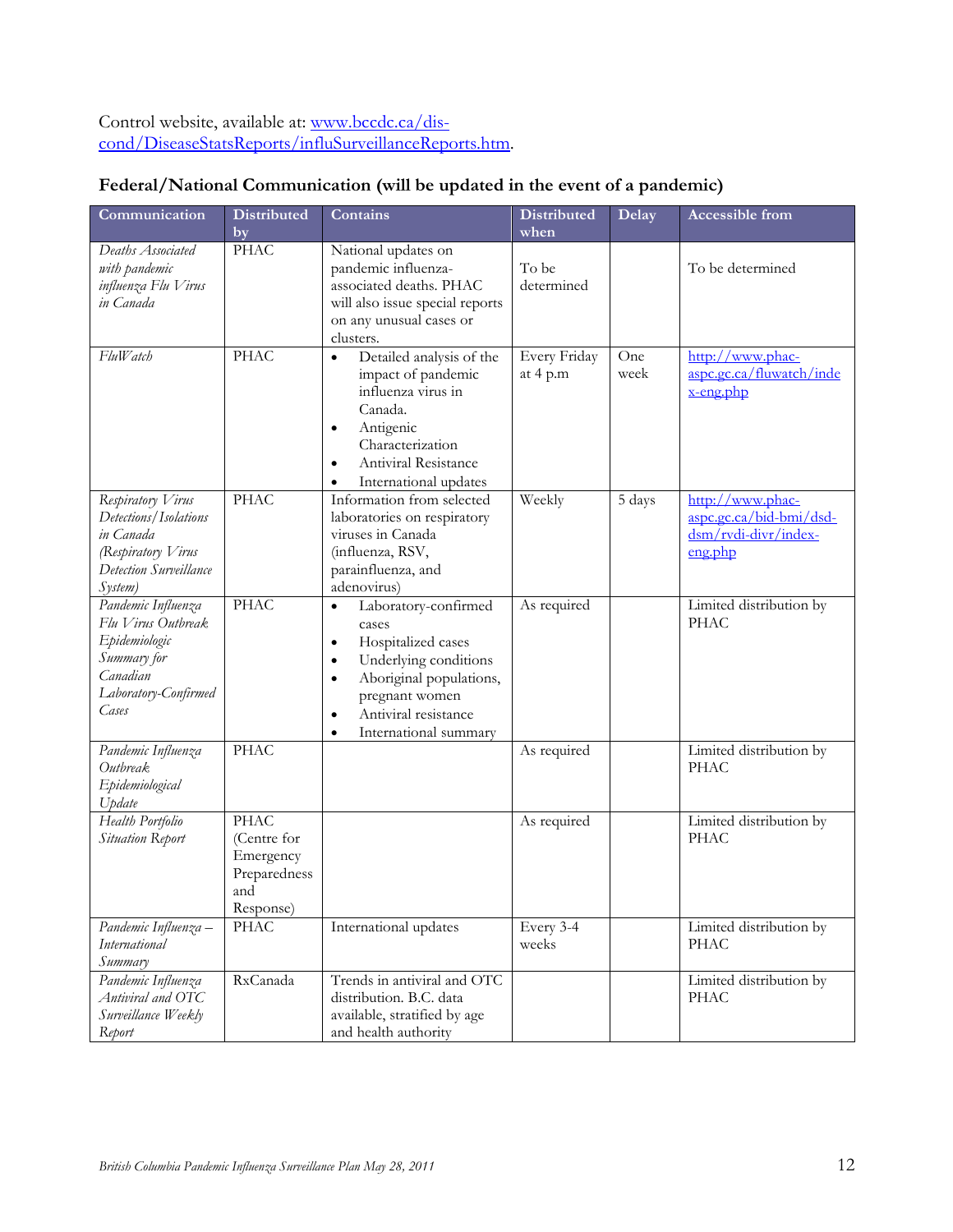| Communication                 | <b>Distributed</b><br>by | Contains                                                                                                                            | <b>Distributed</b><br>when | Delay         | <b>Accessible from</b>                                                                                                                                                                                                                                       |
|-------------------------------|--------------------------|-------------------------------------------------------------------------------------------------------------------------------------|----------------------------|---------------|--------------------------------------------------------------------------------------------------------------------------------------------------------------------------------------------------------------------------------------------------------------|
| CIOSC-Public<br>Health Alerts | <b>CIOSC</b>             | Confirmed/suspected<br>$\bullet$<br>outbreaks/events under<br>investigation<br>Nationwide<br>communicable disease<br>event activity | As required                | Immedi<br>ate | Limited distribution<br>Apply to register<br>at: https://www.cnphi-<br>rcrsp.ca/cnphi/MessageB<br>usActions?pageAction=lo<br>ad&appname=CNPHI%<br>20Root&appnum=97&pa<br>ge=login&url=/cnphi_ro<br>ot/&Load=Load&src=C<br>NPHI&linkId=2702&en<br>key=ENGLISH |

### **Provincial Communication (will be updated in the event of a pandemic)**

| Communication         | <b>Distributed</b> | <b>Contains</b>      | <b>Distributed</b> | Delay           | <b>Accessible from</b>                                  |
|-----------------------|--------------------|----------------------|--------------------|-----------------|---------------------------------------------------------|
|                       | by                 |                      | When               |                 |                                                         |
| Pandemic Influenza    | Alberta            |                      |                    |                 |                                                         |
| Virus Surveillance    | Health and         |                      |                    |                 |                                                         |
|                       | Wellness           |                      |                    |                 |                                                         |
| Pandemic Flu Virus    | Saskatchewan       |                      |                    |                 |                                                         |
| Surveillance Results  | Health             |                      |                    |                 |                                                         |
| Manitoba Influenza    | Manitoba           |                      |                    |                 |                                                         |
| Reports               | Health             |                      |                    |                 |                                                         |
| Ontario Influenza     | Ministry of        |                      | Every Friday       | One week for    |                                                         |
| <b>Bulletins</b>      | Health and         |                      |                    | case counts,    |                                                         |
|                       | Long Term          |                      |                    | two days for    |                                                         |
|                       | Care               |                      |                    | deaths and      |                                                         |
|                       |                    |                      |                    | hospitalization |                                                         |
| Quebec                | Quebec             | No surveillance data |                    |                 | http://www.pandemiequ                                   |
|                       |                    |                      |                    |                 | $e$ bec.gouv.gc.ca/en/news                              |
|                       |                    |                      |                    |                 | /news.shtml                                             |
| New Brunswick Flu     | <b>New</b>         |                      | Weekly             | One week        | $\frac{http://www.gnb.ca/0053}{http://www.gnb.ca/0053}$ |
| Reports               | <b>Brunswick</b>   |                      |                    |                 | /influenza/surveillance-                                |
|                       | Health             |                      |                    |                 | e.asp                                                   |
| Nova Scotia           | Nova Scotia        |                      | Weekly             | One week        | http://www.gov.ns.ca/hp                                 |
| Respiratory Watch     | Health             |                      |                    |                 | p/cdpc/influenza.asp                                    |
| Newfoundland and      | Health and         |                      | Weekly             |                 |                                                         |
| Laborador             | Community          |                      | Mondays by         |                 |                                                         |
|                       | Services           |                      | 3:00 pm NL         |                 |                                                         |
|                       |                    |                      | time               |                 |                                                         |
| Prince Edward Island  |                    | No surveillance data |                    |                 | http://www.gov.pe.ca/he                                 |
|                       |                    |                      |                    |                 | alth/index.php3?number                                  |
|                       |                    |                      |                    |                 | $=1021139$                                              |
| Yukon                 |                    | No surveillance data |                    |                 | http://www.hss.gov.yk.ca                                |
|                       |                    |                      |                    |                 | /flu.php                                                |
| Northwest Territories |                    | No surveillance data |                    |                 |                                                         |
| Nunavut               |                    |                      | Weekly on          |                 |                                                         |
|                       |                    |                      | Wednesdavs         |                 |                                                         |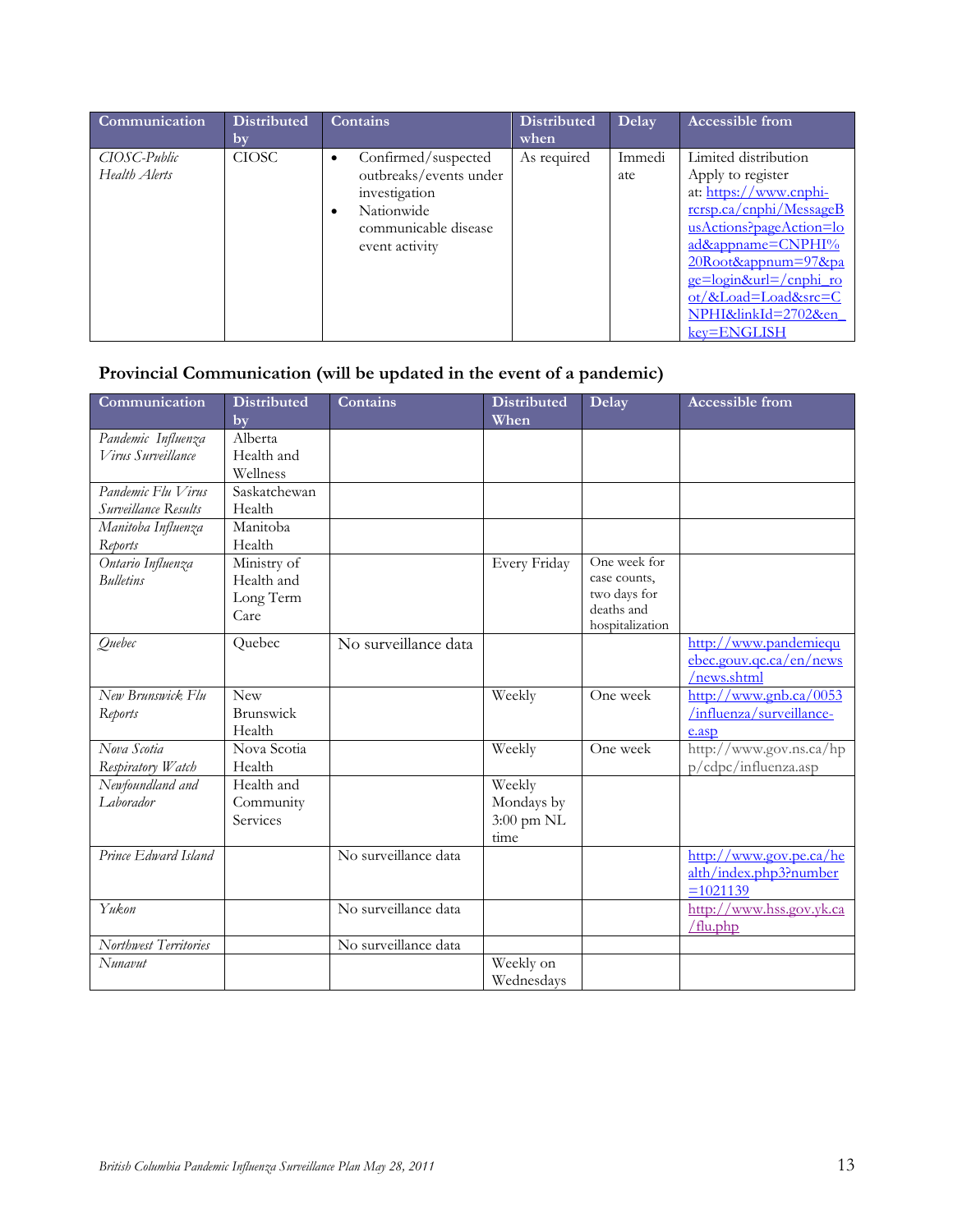### **International Communication (will be updated in the event of a pandemic)**

| Communication                                           | <b>Distributed</b><br>by                                       | Contains                                                                                                                                                                                                                                | <b>Distributed</b><br>When | Delay       | Accessible from                                                                                                                                  |
|---------------------------------------------------------|----------------------------------------------------------------|-----------------------------------------------------------------------------------------------------------------------------------------------------------------------------------------------------------------------------------------|----------------------------|-------------|--------------------------------------------------------------------------------------------------------------------------------------------------|
| Morbidity and<br>Mortality Weekly<br>Report             | <b>CDC</b>                                                     |                                                                                                                                                                                                                                         | Weekly on<br>Tuesdays      |             | http://www.cdc.gov/m<br>mwr/                                                                                                                     |
| FluView                                                 | CDC<br>Influenza<br>Division                                   | Virologic surveillance<br>$\bullet$<br>Antigenic<br>$\bullet$<br>characterization<br>Antiviral resistance<br>$\bullet$<br>Pneumonia and<br>$\bullet$<br>influenza mortality<br>Influenza-associated<br>$\bullet$<br>pediatric mortality | Weekly on<br>Fridays       |             | http://www.cdc.gov/flu<br>/weekly/                                                                                                               |
| Australian Influenza<br>Report 2009                     | Australian<br>Department<br>of Health<br>and Ageing            |                                                                                                                                                                                                                                         |                            |             | http://www.health.gov.a<br>u/internet/main/publis<br>hing.nsf/Content/cda-<br>surveil-ozflu-flucurr.htm                                          |
| EuroSurveillance                                        | European<br>Centre for<br>Disease<br>Prevention<br>and Control | Infectious disease<br>surveillance prevention and<br>control in Europe                                                                                                                                                                  | Weekly on<br>Thursdays     |             | http://www.eurosurveill<br>ance.org/                                                                                                             |
| $EuroFlu - Weekly$<br>Electronic Bulletin               | WHO/<br>Europe                                                 | EuroFlu Bulletin presents<br>and comments on influenza<br>activity in the 53 countries<br>of the WHO European<br>Region                                                                                                                 | Weekly                     | One<br>Week | http://www.euroflu.org<br>/index.php                                                                                                             |
| Weekly electronic<br>bulletin                           | European<br>Influenza<br>Surveillance<br>Network               | Contains epidemiological<br>situation, virology situation,                                                                                                                                                                              | Weekly                     | 5 days      | http://ecdc.europa.eu/e<br>n/healthtopics/seasonal<br>influenza/epidemiologi<br>cal data/Pages/Weekly<br>Influenza Surveillance<br>Overview.aspx |
|                                                         | Global<br>Influenza<br>Surveillance<br>Network                 |                                                                                                                                                                                                                                         |                            |             |                                                                                                                                                  |
| Daily Update-<br>Pandemic Influenza                     | European<br>Centre for<br>Disease<br>Prevention<br>and Control |                                                                                                                                                                                                                                         |                            |             |                                                                                                                                                  |
| <b>WHO</b> Situation<br>Updates - Pandemic<br>Influenza |                                                                |                                                                                                                                                                                                                                         |                            |             |                                                                                                                                                  |
| Regional Update                                         | <b>PAHO</b>                                                    |                                                                                                                                                                                                                                         |                            |             | http://new.paho.org/hq<br>/index.php?option=com<br>content&task=blogcate<br>gory&id=814&Itemid=1<br><b>206</b>                                   |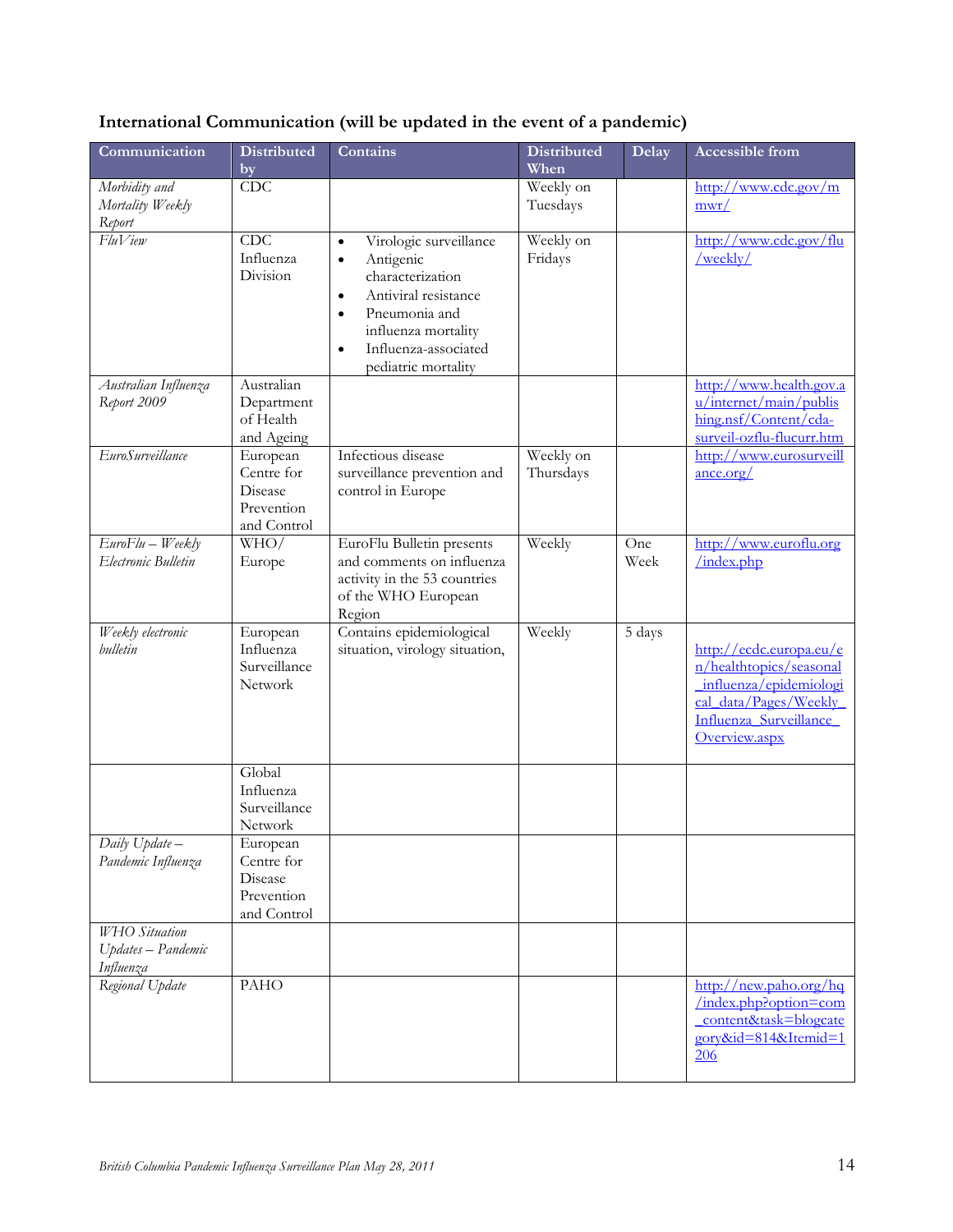| Communication | <b>Distributed</b> | Contains                      | <b>Distributed</b> | Delay    | <b>Accessible from</b>                                 |
|---------------|--------------------|-------------------------------|--------------------|----------|--------------------------------------------------------|
|               | bv                 |                               | When               |          |                                                        |
| ProMED Mail   | International      | An Internet-based reporting   | Instant,           | From     | Email distribution list -                              |
|               | Society for        | system dedicated to rapid     | Daily or           | $0$ to 5 | Subscribe                                              |
|               | Infectious         | global dissemination of       | Weekly             | days     | at: http://www.promed                                  |
|               | <b>Diseases</b>    | information on outbreaks of   |                    |          | $_{\text{mail.org}/\text{pls}/\text{otn}/\text{fp}=2}$ |
|               |                    | infectious diseases and acute |                    |          | 400:1000:860991559341                                  |
|               |                    | exposures to toxins that      |                    |          | 7839                                                   |
|               |                    | affect human health           |                    |          |                                                        |

# <span id="page-14-0"></span>**4.3 Reporting to Other Jurisdictions**

#### **Which information is being sent to the federal government?**

The following information is being sent to FluWatch:

- A sub-set of B.C. sentinel physicians report weekly to FluWatch.
- Number of school ILI outbreaks and lab-confirmed ACF and LTCF influenza outbreaks are reported by week to FluWatch.
- A sample of influenza isolates are forwarded to the National Microbiology Laboratory for strain characterization. Virus detections, including influenza (by type and sub-type), RSV, parainfluenza, adenovirus, and HMPV, are reported weekly to FluWatch.
- CNISP data are to be routinely sent to provinces/territories and to PHAC.
- IMPACT data are reported weekly in FluWatch.
- Data on adverse events following immunization will be reported to the Canadian Adverse Event Following Immunization Surveillance System
- An abbreviated and de-identified listing of lab-confirmed pandemic influenza cases who have died or have been hospitalized will be sent weekly to PHAC. This listing will include age, sex, underlying conditions, pregnancy status, and outcomes of the B.C. cases.
- A weekly report will be provided to PHAC with the number of pregnant women, health care workers, people with chronic conditions, and others who have been vaccinated for pandemic influenza. The later two categories will be broken down into 4 age groups. BCCDC will also report on First Nations status – determined by location vaccine was administered.

### <span id="page-14-1"></span>**4.4 Reporting to the Media and Other Organizations**

A comprehensive communications plan has been developed. The plan discusses the various triggers that would result in communiation on this issue, along with the potential action, timing, organizational lead, and the focus of the key message. The plan also outlines the communication mechanisms for influenza activity in First Nations communities

Additional reporting and communications pertinent to surveillance are outlined in the following table.

| <b>Communication</b>        | <b>Distributed</b> | <b>Distributed</b> | <b>Distributed</b> | Contains                    |
|-----------------------------|--------------------|--------------------|--------------------|-----------------------------|
|                             | 10V                | to                 | when               |                             |
| Consolidated                | Emergency          | Various            | As required        |                             |
| <b>Situation Reports</b>    | Management         | audiences          |                    |                             |
| <b>Information Bulletin</b> | <b>MHS PAB</b>     | Public             | Weekly Tuesdays    | Weekly update $-$ including |
|                             |                    |                    | at noon            | severe numbers              |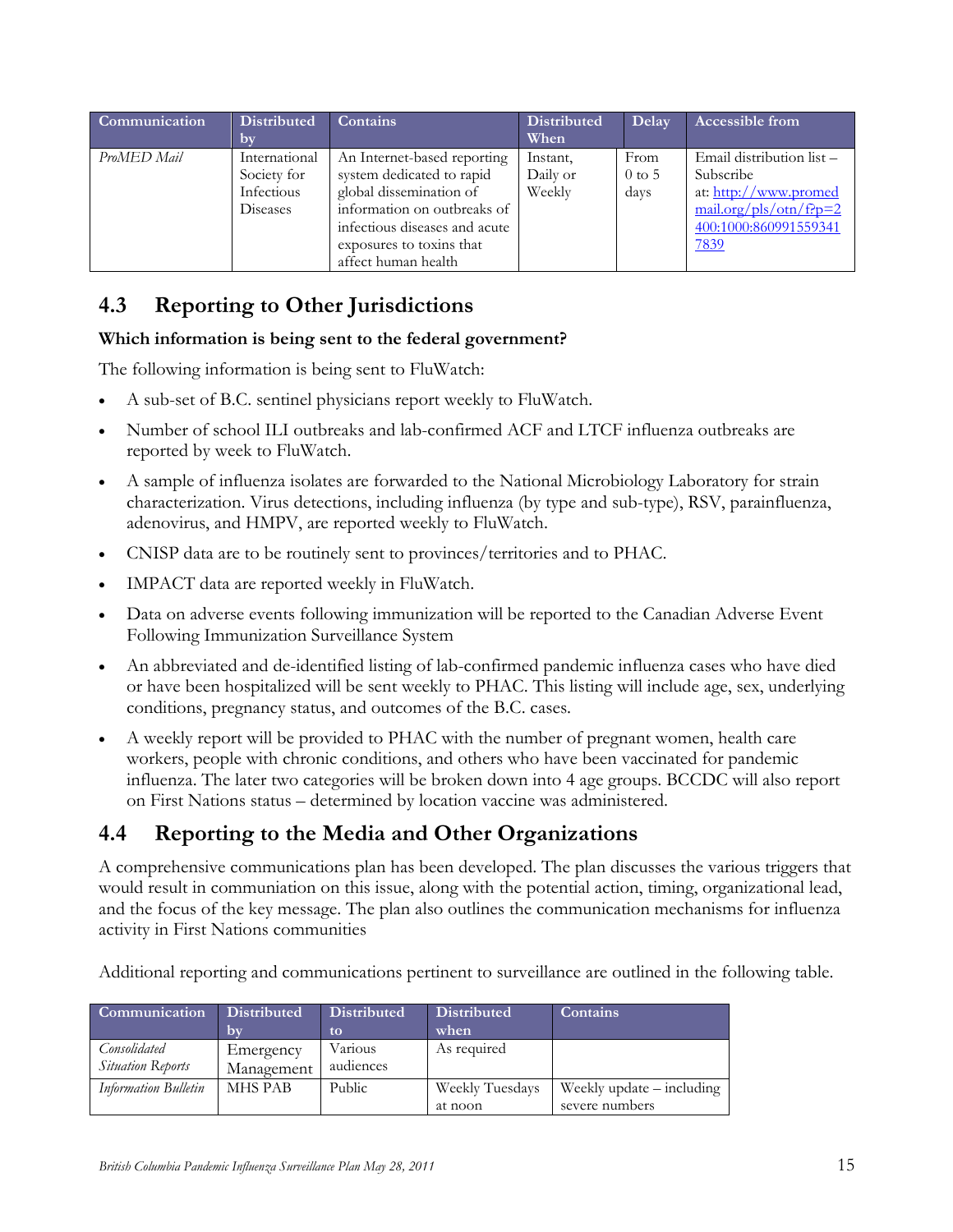| Communication                                      | <b>Distributed</b> | <b>Distributed</b>                                                                                                                  | <b>Distributed</b>                                                                                             | Contains                                                                                                                                                                                                                                                                                                                                                                       |
|----------------------------------------------------|--------------------|-------------------------------------------------------------------------------------------------------------------------------------|----------------------------------------------------------------------------------------------------------------|--------------------------------------------------------------------------------------------------------------------------------------------------------------------------------------------------------------------------------------------------------------------------------------------------------------------------------------------------------------------------------|
| Public Health<br>Updates                           | by<br><b>VCHA</b>  | to<br>A broad range<br>of partners                                                                                                  | when<br>Monthly                                                                                                | ILI surveillance and<br>pandemic influenza                                                                                                                                                                                                                                                                                                                                     |
|                                                    |                    | within and<br>outside B.C.                                                                                                          |                                                                                                                |                                                                                                                                                                                                                                                                                                                                                                                |
| B.C. Influenza<br>Surveillance Bulletins           | <b>BCCDC</b>       | Sent out to a<br>broad<br>audience<br>http://www.b<br>ccdc.ca/dis-<br>cond/Disease<br>StatsReports/i<br>nfluSurveillanc<br>eReports | Frequency<br>depends upon<br>the intensity of<br>influenza activity:<br>Weekly during<br>heightened<br>periods | Information from:<br>Sentinel physician<br>network<br><b>MSP</b><br>$\bullet$<br>Laboratory<br>$\bullet$<br>Hospitalized case<br>$\bullet$<br>reports<br>School and LTCF<br>$\bullet$<br>outbreaks                                                                                                                                                                             |
| B.C. pandemic<br>influenza<br>Surveillance Updates |                    | $\frac{\text{http://www.b}}{\text{http://www.b}}$<br>ccdc.ca/dis-<br>cond/Disease<br>StatsReports/i<br>nfluSurveillanc<br>eReports  | Weekly or more<br>frequently as<br>required                                                                    | Cumulative counts of<br>$\bullet$<br>hospitalizations and<br>deaths, by health<br>authority<br>Description of<br>$\bullet$<br>hospitalized cases<br>and deaths, including<br>age category,<br>Aboriginal status,<br>underlying<br>conditions, and<br>severity<br>Additional<br>presentation of<br>trends related to<br>severe pandemic<br>influenza disease, as<br>is relevant |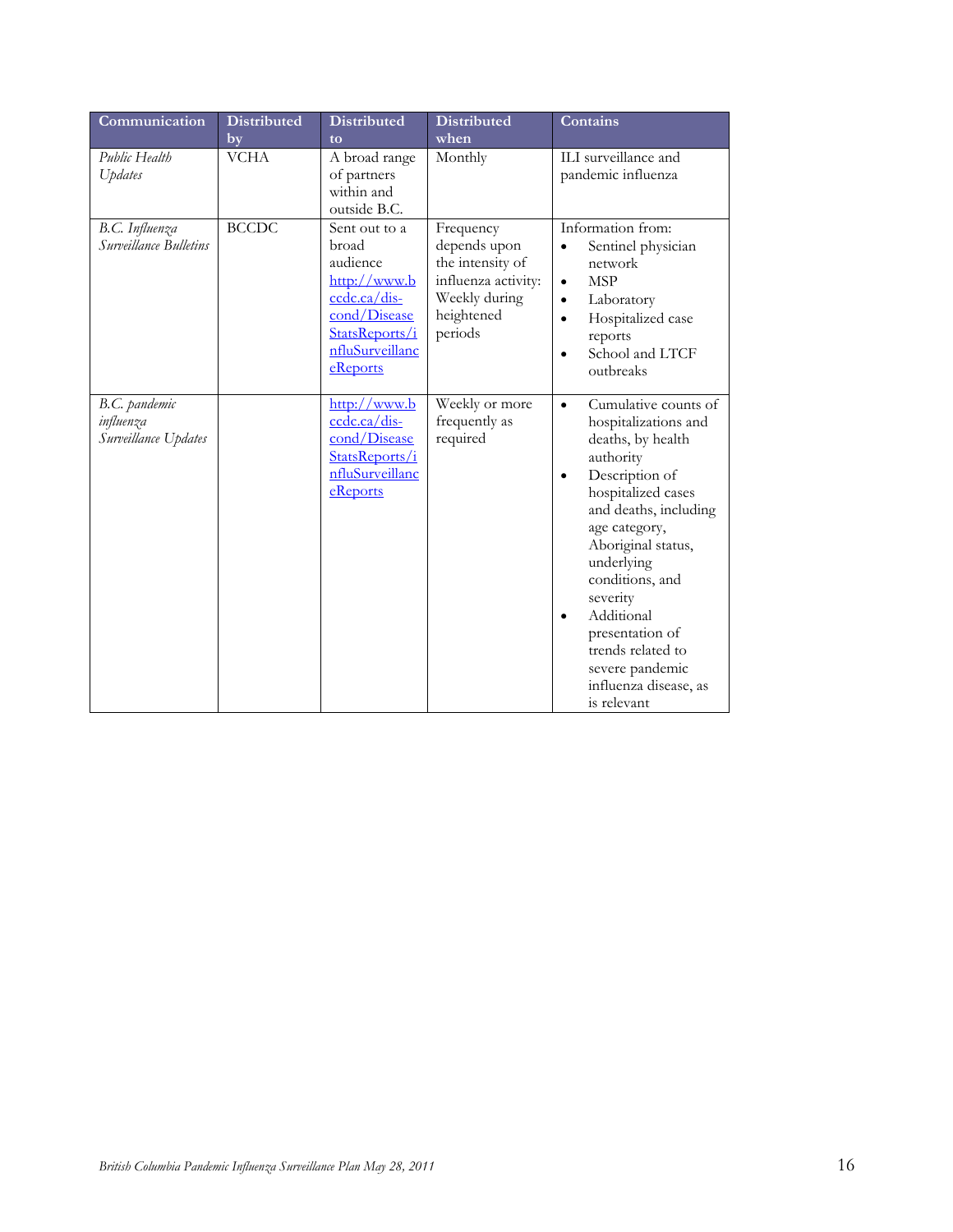# <span id="page-16-0"></span>**APPENDICES**

# <span id="page-16-1"></span>**Appendix A: Acronyms**

| ACF            | Acute Care Facility                                                |
|----------------|--------------------------------------------------------------------|
| <b>ACH</b>     | Tertiary/Quaternary Acute Care Hospitals                           |
| <b>ARDS</b>    | <b>Acute Respiratory Distress Syndrome</b>                         |
| ARI            | <b>Acute Respiratory Illness</b>                                   |
| <b>BCCDC</b>   | British Columbia Centre for Disease Control                        |
| <b>BCPHL</b>   | British Columbia Public Health Microbiology & Reference Laboratory |
| <b>CAEFISS</b> | Canadian Adverse Events Following Immunization Surveillance System |
| <b>CDC</b>     | Centers for Disease Control and Prevention (US)                    |
| <b>CIOSC</b>   | Canadian Integrated Outbreak Surveillance Centre                   |
| <b>CNISP</b>   | Canadian Nosocomial Infection Surveillance Program                 |
| ER             | <b>Emergency Room</b>                                              |
| <b>FHA</b>     | Fraser Health Authority                                            |
| <b>FNIH</b>    | First Nations and Inuit Health, Health Canada                      |
| <b>GCPE</b>    | Government Communications and Public Engagement                    |
| GP             | <b>General Practitioner</b>                                        |
| <b>HSDA</b>    | Health Service Delivery Area                                       |
| <b>IHA</b>     | Interior Health Authority                                          |
| $\rm II$       | Influenza Illness (term used by MSP surveillance system)           |
| Ш              | Influenza-like Illness (term used by sentinel physician system)    |
| <b>IMPACT</b>  | Immunization Monitoring Program, Active                            |
| <b>LCTF</b>    | Long-term Care Facilities                                          |
| LHA            | Local Health Area                                                  |
| <b>MOH</b>     | Ministry of Health                                                 |
| <b>MSP</b>     | Medical Services Plan                                              |
| <b>NHA</b>     | Northern Health Authority                                          |
| $\textup{NML}$ | National Microbiology Lab                                          |
|                |                                                                    |